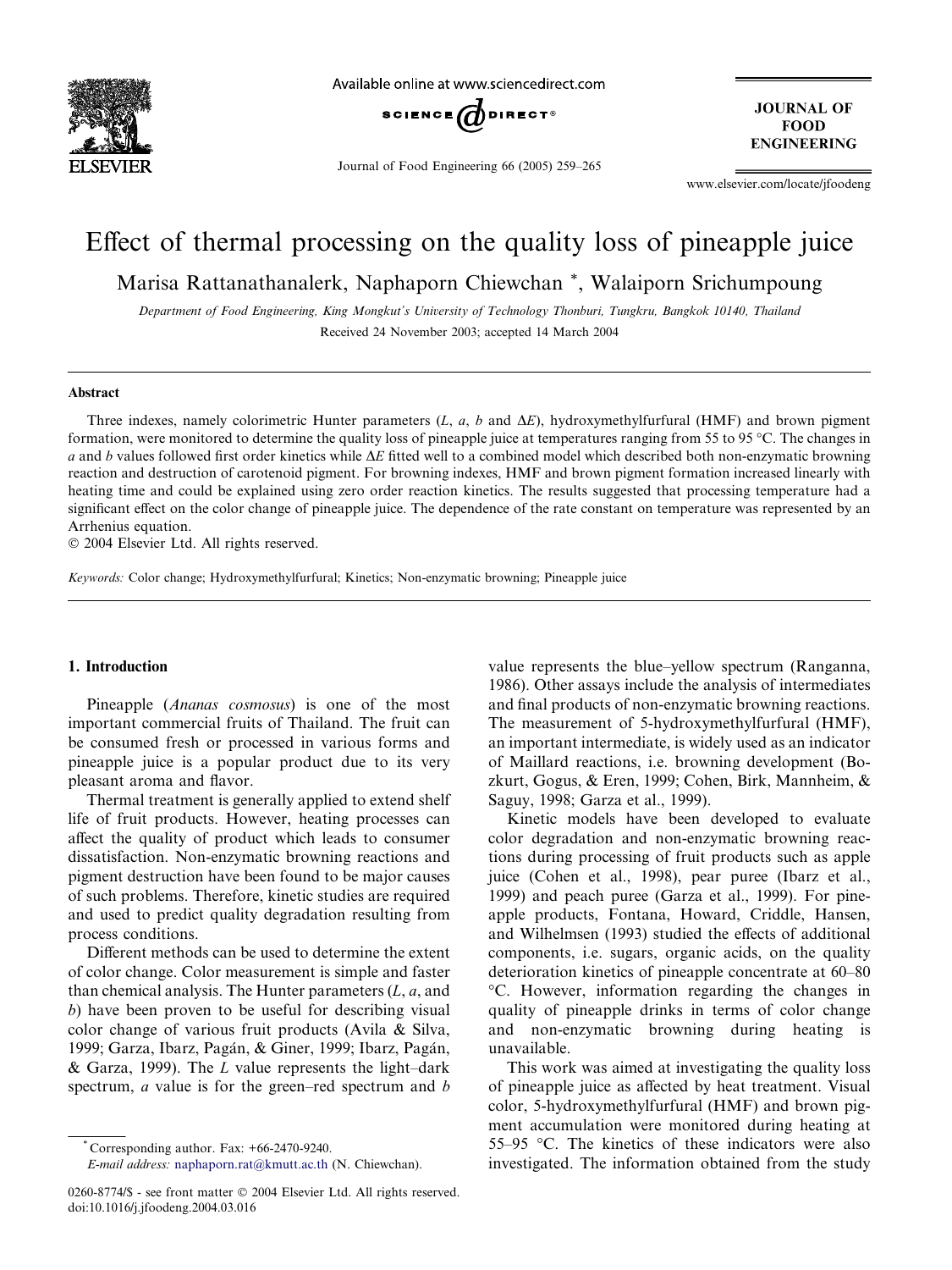could be used as a guideline for designing thermal processes to reduce the quality degradation of the products.

## 2. Material and methods

## 2.1. Preparation of pineapple juice

Fresh Smooth Cayenne pineapples were obtained from a local market. After rinsing the fruit in tap water, the shell and core were removed using a stainless steel knife. The flesh was cut into small pieces and the juice was extracted using a hydraulic machine (Sakaya Model 4104, Thailand) to extract the juice. Total soluble solid (TSS) and pH value of the juice were determined in the ranges of  $12.2-14.2^{\circ}$  Brix and  $3.74-4.00$ , respectively. The prepared juice was then kept at  $4^{\circ}$ C until used.

## 2.2. Thermal treatment

A series of thin wall glass tubes (length 30 cm; inner diameter 5 mm; wall thickness 2 mm) were filled with 8 ml of pineapple juice. The tubes (filled with the juice) were sealed at both ends and then subjected to heat in a water bath (Memmert Model W 600, Denmark) at 55, 65, 75, 85 and 95  $\degree$ C for 80 min. The come up times for every condition was less than 1 min. The temperature of the juice at the center of a tube was monitored during the experiments using type T thermocouples to an accuracy of  $\pm 1$  °C. The tubes were removed every 10 min and immediately cooled in an ice-water bath in order to stop the heat accumulation. The control experiments (without heat treatment) were done by the same procedure, filling 8 ml of pineapple juice into the tubes and placing them directly in the ice-water bath. Color change, non-enzymatic browning index and hydroxymethylfurfural (HMF) of pineapple juice were determined using a spectrocolorimeter (JUKI Model JP7100/C, Japan) and spectrophotometer (Shimadzu Model UV-2101 PC, Japan), respectively. All experiments were performed in three replicates.

#### 2.3. Color measurement

Color changes of pineapple juice were analyzed by measuring the transmittance using a spectrocolorimeter.  $2^{\circ}$  North skylight was used as the light source. The spectrocolorimeter was calibrated against distilled water  $(L = 100, a = 0, b = 0)$  before the measurement (according to the equipment instruction manual). A glass cuvette  $(3.5 \times 4 \times 1.5 \text{ cm}^3)$  containing heat-treated juice was placed in the cell transmittance specimen compartment. The lid of the compartment was closed and the analysis was then conducted. Three Hunter parameters, namely "L" (lightness), " $a$ " (redness and greenness) and ''b'' (yellowness and blueness) were measured and total color differences were calculated from  $L$ ,  $a$  and  $b$  values.

## 2.4. Determination of non-enzymatic browning index and 5-hydroxymethylfurfural (HMF)

The following assays were performed using the methods as mentioned in Cohen et al. (1998). 5 ml of 95% ethyl alcohol was added to 5 ml of pineapple juice sample. The mixture was centrifuged at  $1000g$  for 15 min. The supernatant of the centrifuged sample was separated into two portions. One was taken to measure the absorbency at 420 nm for the non-enzymatic browning index. To determine the HMF content, 2 ml of the other portion was introduced into a 16 ml screw cap tube. 2 ml of 12% w/w trichloroacetic acid (TCA; Sigma, Germany) and 2 ml of 0.025 M thiobabituric acid (TBA; Carlo Erba, Italy) were subsequently added and mixed thoroughly. The tubes with sample were then placed in the water bath (Memmert Model W 600, Denmark) at 40 °C ( $\pm$ 0.5 °C). After incubating for 50 min, the tubes were cooled immediately using tap water and the absorbency was measured at 443 nm. A calibration curve of HMF (Aldrich, Germany) was utilized to quantify the HMF concentration.

#### 2.5. Experimental design

The experiments were conducted for five levels of temperatures (55, 65, 75, 85 and 95  $^{\circ}$ C). A 2-factor factorial design was used in scheduling of the experiments with three replicates in each case.

#### 2.6. Data analysis

The results were reported as an average of three replicates. Analysis of variance (ANOVA) of the two factors and interactions were applied to the different sets of data with a significant level of 0.05 ( $\alpha$  = 0.05).

#### 3. Results and discussion

### 3.1. Color change of pineapple juice during heat treatment

The color degradation of pineapple juice as affected by thermal processing was investigated using Hunter parameters  $(L, a \text{ and } b)$ . The enzymatic browning reaction was neglected in this study as the enzymes causing browning were susceptible to heat, at temperatures of  $>50^\circ$  (Martinez & Whitaker, 1995). Therefore, nonenzymatic browning and pigment destruction were considered as the major causes of color change in pineapple juice.

The results obtained were presented in terms of  $L/L_0$ ,  $a/a_0$  and  $b/b_0$  when  $L_0$ ,  $a_0$  and  $b_0$  represented the initial